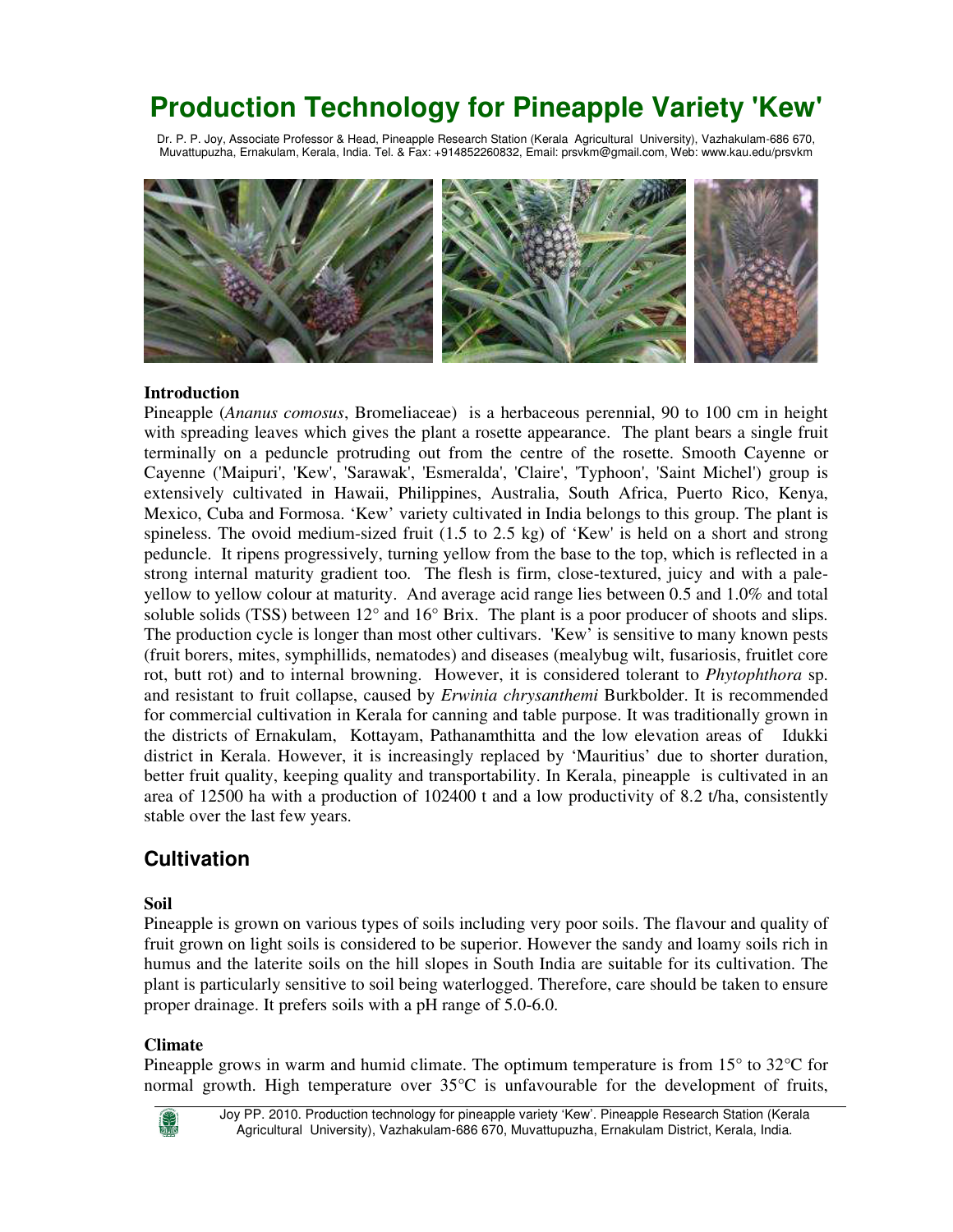especially if the relative humidity is low. Exposure of the fruits to strong sunshine leads to sun scalding. It can be grown up to an elevation of 1,100 m above the sea level, if these places are free from frost, have a relatively high atmospheric humidity and an annual rainfall of 760-1,000 mm.

# **Season**

Main season of planting is April-May and August-September, but it can be planted in all months except during heavy rains of June-July. The best time for planting is August. For getting maximum price and better keeping quality, the best planting time is April-May. During summer months, if there are no summer showers after planting, irrigation should be given three weeks after planting for proper establishment.

# **Cropping system**

Kew can be grown as a pure crop in garden land, reclaimed lowlands and wetlands and as an intercrop in coconut and newly planted rubber plantations. In rubber plantation, it can be grown for the first 4 years only.

The majority (63%) of the small scale cultivators (less than 5 ha) grow the pineapple as monocrop while the majority of the medium  $(74%)$  (5 to 10ha) and large  $(77%)$  (more than 10ha) scale cultivators grow the pineapple as an inter crop on new or young rubber plantations. High productivity of pineapple cultivation in converted paddy fields is the most influential factor that led to the conversion of paddy fields into pineapple fields. Non- profitability of paddy cultivation and high cost of paddy workers are the other reasons reported in this regard.

# **Propagation**

Pineapple is very easy to propagate vegetatively. Suckers arising in the lower axils of the leaves on the main stem form roots and can be used for propagation. Even the crown of leaves above the fruit and parts of the stem itself can be used. Another method of propagation is by slips, which are the propagules arising from the base the fruit. Suckers and slips should be preferred over the crown for planting as they come to bearing earlier and produce larger fruits.

#### **Land preparation**

The soil is brought to a fine tilth by 2-3 ploughing and harrowing. In hilly and dry regions, planting is done in trenches dug 90cm wide, 15-30cm deep and 90cm apart. In coastal regions trenches 90cm wide, 45cm deep and 90cm apart are dug. The trenches are to be aligned at a distance of 165 cm from centre to centre. The trenches are then filled with a mixture of soil and FYM.

#### **Selection and treatment of suckers**

Suckers are selected from disease and pest free healthy plants. Suckers are to be graded into those having less than 500g, 500-750 g and more than750g in weight to avoid competition between plants of different sizes. Suckers weighing 400-1000g or slips of 350-750g are considered ideal for planting. Keep suckers in open space under shade in a single layer for about 7 days for drying. Strip off a few lower old dried leaves. Allow the suckers to dry and cure for another 7 days. Dip the cured suckers in a solution of Monocrotophos  $(0.15\%)$  or  $0.05\%$ quinalphos and Carbendazim  $(0.1\%)$  to protect against mealy bugs and heart rot, respectively. Alternatively, a solution of Hilban (2.5ml/l) and Indofil (2.5g/l) can be used for dipping of

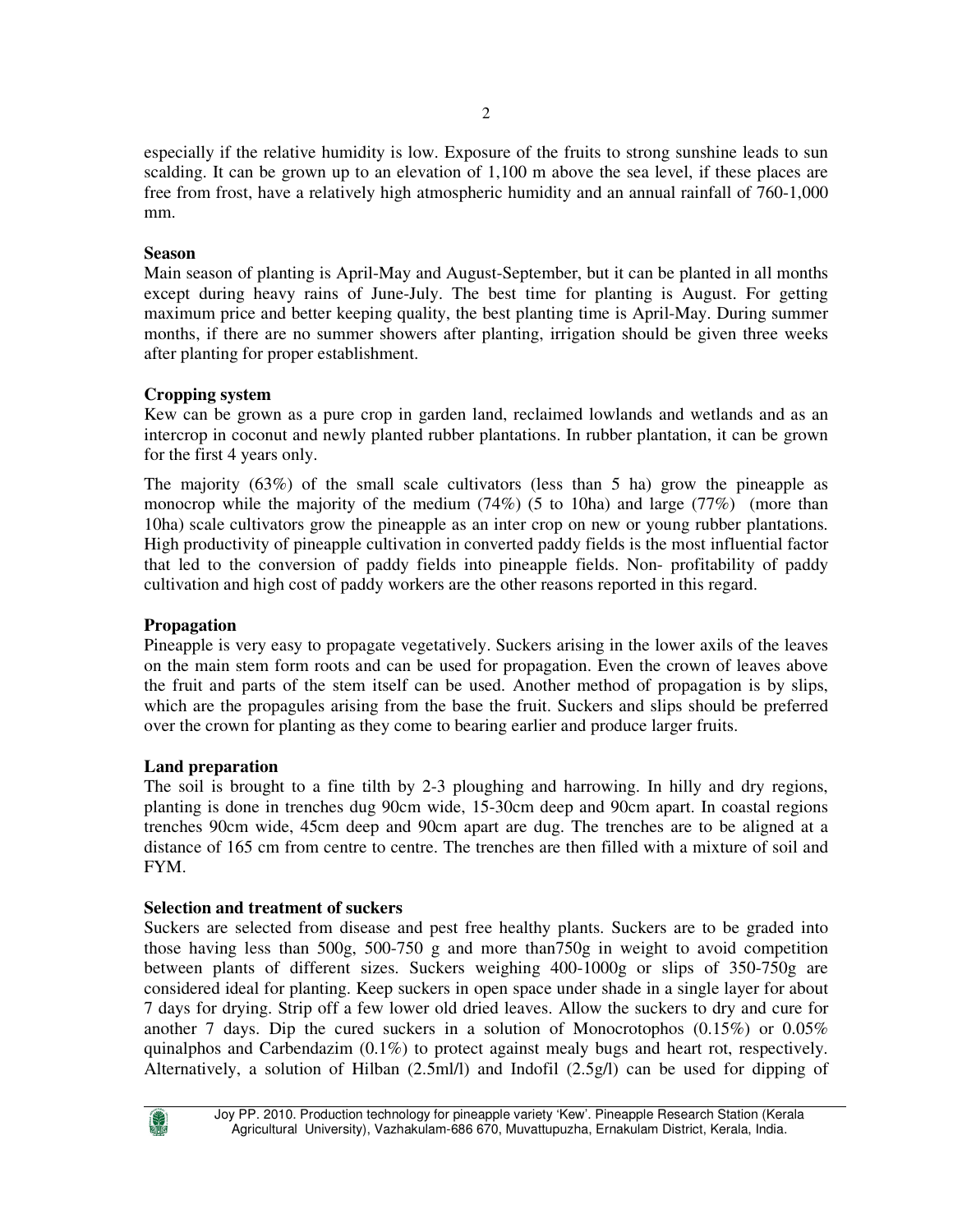suckers. The graded and treated suckers are planted in different blocks or plots, to get uniformity in growth and flowering. Bigger suckers give early yield.

## **Planting**

After preliminary land preparations, rake the soil and plant the suckers in double rows at spacing of 70 cm between rows and 30 cm between plants. Limit the depth of planting to 7.5 to 10 cm. Adopt triangular method of planting in each trench so that the plants in two adjacent rows are not opposite to each other. Plant population is 40400/ha.

## **High-density planting**

High-density planting (up to 53,300 plants/ha) in paired rows is recommended for pure cropping in Kerala which, besides increasing the yield, is associated with other advantages like less weed infestation, protection to fruits from sunburn, increased production of suckers and slips per unit area and non-lodging of plants. Close planting also saves on the cost of providing shade to fruits, as it provides natural shade through upright orientation of the apical leaves and eventually results in uniformly coloured lustrous fruits.

## **Planting Methods**

The planting method varies depending upon the topography of land, rainfall and drainage. There are five planting methods in practice, viz. raised bed or ridge (in paddy lands, poorly drained soils or high rainfall areas), flatbed (in soils with assured drainage), furrow (in areas with good drainage or poor rainfall), trench (in rainfed areas with water scarcity) and contour planting (in hilly areas or sloppy lands).

*Pure cropping*: Suckers are planted at 90 cm width in rows / strips, leaving the interspaces undisturbed. However, ploughing can be adopted in level land. Planting is done in paired rows of 70 cm distance between rows and 30 cm within the row. Suckers may be planted in triangular method in the paired rows. Interspace between the paired rows is kept at 150-170 cm. Contour planting may be adopted in sloppy areas.

*Intercropping in coconut garden*: Land preparation, spacing and planting are the same as described above. There can be three-paired rows in between two rows of coconut.

*Intercropping in rubber plantations*: System of planting is in paired rows at 70 x 30 cm. There will be only one paired row of pineapple in between two rows of rubber.

*Wetlands / lowlands*: Pineapple is highly sensitive to water stagnation and high moisture regimes. Hence it is important to provide good drainage, if grown in wetlands. In paddy lands, pineapple is planted in paired rows at 70 x 30 cm spacing on ridges taken at 60-90 cm height, depending on the water table and drainage requirement. The ridges are separated by drainage channels having 60 cm width. The width of the ridges varies from 120-150 cm. Wherever water stagnation and poor drainage are expected, a wider and deeper channel is given in between ridges.

# **Manuring**

Kew pineapple plants require heavy manuring. Application of 20 to 30 t/ha of cow dung / FYM / compost at the time of planting is essential for good yield. It can absorb nitrogen in the from of

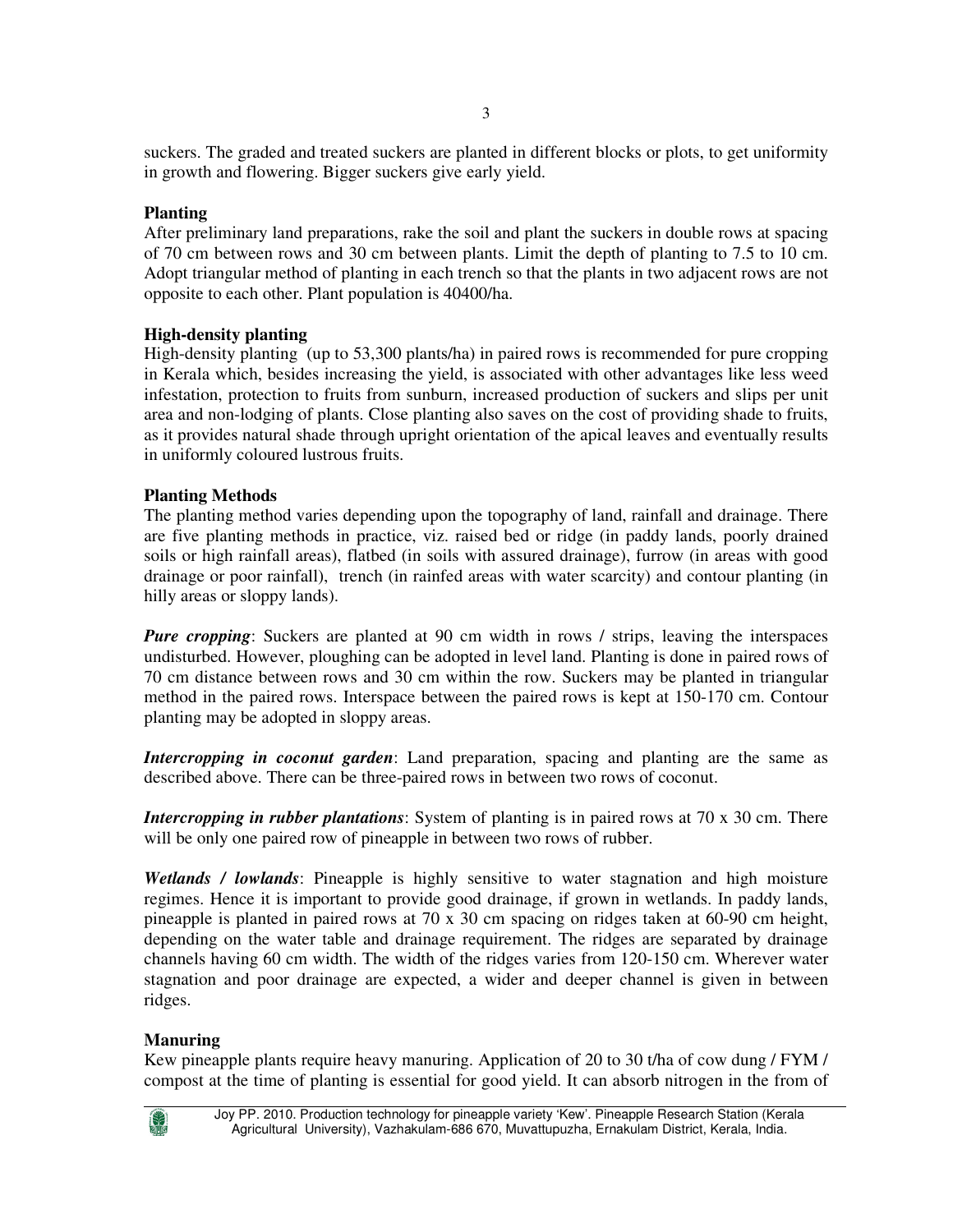ammonia. Ammonium Sulphate, therefore, is the best fertilizer for it. It is recommended to give fertilizers at the rate of 8:4:8 g N:P<sub>2</sub>O<sub>5</sub>:K<sub>2</sub>O per plant per year (or 320:160:320 kg/ha/year). Nitrogen and potash should be applied in 6 split doses at bimonthly intervals, except during heavy rains. The first dose of fertiliser is given 2 months after planting. Entire phosphorus can be given at the time of planting. Application of fertilizer in rainfed areas has to be done when moisture is available. Sometimes zinc deficiency appears in pineapple which leads to a condition called Crookneck. Spraying of 0.5% zinc sulphate can prevent it.

# **Irrigation**

Pineapple needs light and frequent irrigation due to its shallow root system. Irrigation is given only during dry months from January till the onset of monsoon. During summer months, the pineapple variety Kew may be irrigated wherever possible at 0.6 IW/ CPE ratio (50 mm depth of water) for good fruit size and high yield. It requires five or six irrigations during dry months at an interval of about 20 days. Mulching the crop with dry leaves at 6 t/ha will help to conserve moisture. If there is no irrigation facility, the crop should be scheduled for harvest before summer months (before March).

## **Weed control**

Hariyali and nutgrass are the common weeds in pineapple plantations. Weeding is important from the economic point of view. Hand weeding especially in closely spaced crop is cumbersome and uneconomic. Therefore chemical control of weed is advisable. Application of Diuron at 3 kg/ha or Bromacil 2.5 kg/ha or a combination of Diuron (1.5 kg/ha) + Bromacil (2.0 kg /ha) in 600 litres of water as pre-emergence spray completely controls all types of weeds in pineapple plantation. It should be repeated with half of the dose, 5 months after the first application. Irrigation followed by the herbicide spray helps in carrying herbicides to the root zone of the weeds.

Pre-emergence (within a few weeks after planting) spray of diuron @ 1-1.5 kg/ha in 600 litres of water can also keep the field free of most weeds for about four months. For subsequent weed control, herbicide application is repeated. For controlling *Mikania micrantha* (vayara valli or American valli), spot-application of diuron can be adopted. Spraying should be done in moist soil, but avoiding rainy periods. Weeds in interspaces can be controlled by spraying glyphosate 0.8 kg/ha or a mixture of 2,4-D 0.5 kg/ha and paraquat 0.4 kg/ha. While spraying in interspaces, care should be taken that the herbicide shall not fall on pineapple plant.

#### **Flower induction**

Since pineapples flower erratically, induction of flowering is a common practice. This is done chemically by use of growth regulators which induces flowering and subsequent fruiting. Following growth regulators are recommended for different months to induce flowering.

| <b>Month</b>      | <b>Growth regulators &amp; Concentration</b>                       |
|-------------------|--------------------------------------------------------------------|
| September-January | N AA 10 ppm (Planofix 1 ml/4.5 litres of water)                    |
| March-May         | Ethrel 10 ppm $(2.5 \text{ ml}/100 \text{ litres of water}) + 2\%$ |
|                   | urea + $0.04\%$ sodium carbonate                                   |
| All months        | Ethrel 25 ppm (6.5 ml/100 litres of water) + $2\%$                 |
|                   | urea + $0.04\%$ sodium carbonate.                                  |

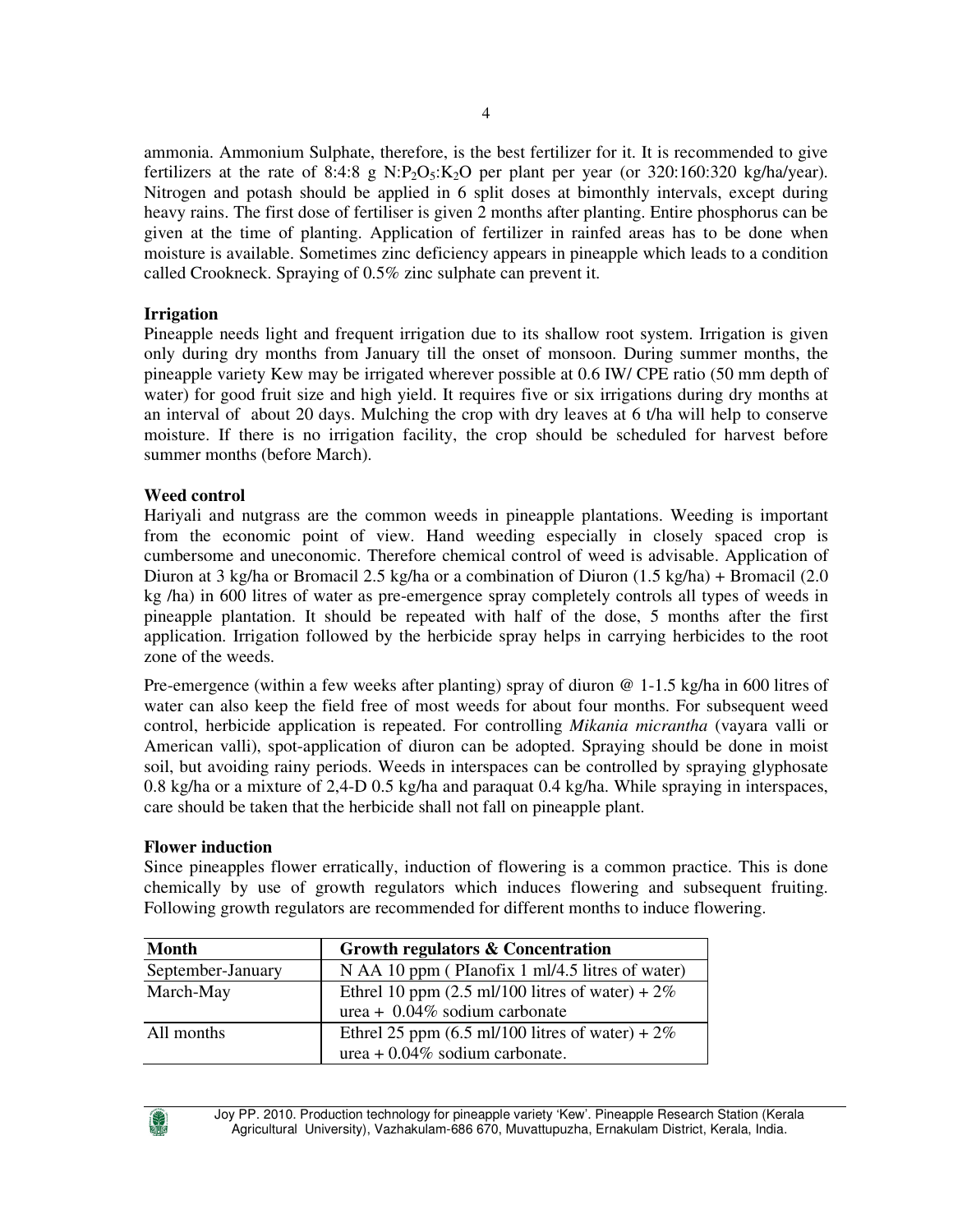The mixture is to be poured into the heart of the plant at 50ml per plant. If it rains within 24-36 hours after the application of the chemical the treatment should be repeated.

Pineapple cultivation in Kerala became commercially viable after the introduction of the flower inducing chemical Ethephon in this area by the beginning of the 1980s. The pineapple crop is very responsive to the induction of flowering by plant growth regulators. This had made it possible for farmers to schedule the flowering of the plant and harvest to synchronise with the season of high demand and price. In Kerala, for inducing uniform flowering, ethephon/ethrel is used. Apply 25 ppm ethephon (2-chloro ethyl phosphonic acid) in aqueous solution containing 2% urea and 0.04% calcium carbonate as follows: The mixture (50 ml/plant) is to be applied by pouring into the heart of 16-17 month old physiologically mature plants at 39-42 leaf stage. However, this duration can vary from 11-17 months depending on the size of sucker used for planting and the size of fruit required. Ethephon is applied during clear weather (when there is no rain within 36 hours of application). If it rains within 36 hours ethephon application is repeated. For treating 1000 plants, 50 litres of the solution would be required. (The ingredients for preparing 50 litres of the aqueous solution are ethephon 1.25 ml, urea 1 kg and calcium carbonate 20 g, made up to 50 litres with water. The dosage has to be fixed depending on the availability of commercial formulation and the active ingredient contents). Flowering will commence from 40th day after application and complete on the 70th day. Harvest over different months could be obtained by carefully phasing the planting and growth regulator application.

# **Earthing Up**

Due to its shallow root system and weak stem pineapple plants are prone to lodging. Lodging of plants during fruit development results in lopsided growth and uneven development of fruits. Hence, earthing up is an important operation in pineapple cultivation, as it helps in promoting good anchorage. It involves pushing soil to the base of the plant from the periphery or into the trench from the ridge, where trench planting is common.

# **Mulching**

Mulching is one of the cultural practices aimed at weed control and soil-moisture conservation. It is essential when pineapple is grown as a rainfed crop and is feasible where flatbed planting is followed. In South India, mulch of leaves or straw is spread on soil between the plants. Use of black polythene film as mulch is equally beneficial.

#### **Removal of Suckers, Slips and Crowns**

Suckers start growing with the emergence of inflorescence while slips grow with developing fruits. Only one or two suckers are retained on the plant for ratooning while additional suckers and all slips are removed. This is essential as the growth of these may weaken plant and hinder fruit development. Desuckering can be delayed as much as possible since fruit weight was found to increase with increasing number of suckers per plant. Increased number of slips delayed fruit maturity; therefore they are removed as soon as they attain the size required for planting. Where early harvest is required slips are removed as and when they sprout. Removal of crown is not recommended as it mars appeal of fruit, increases chances of disease infection and also makes handling difficult. However, partial pinching of crown by removing the inner whorls of leaflets along with the growing tips one and a half month after fruit set leads to increased fruit size.

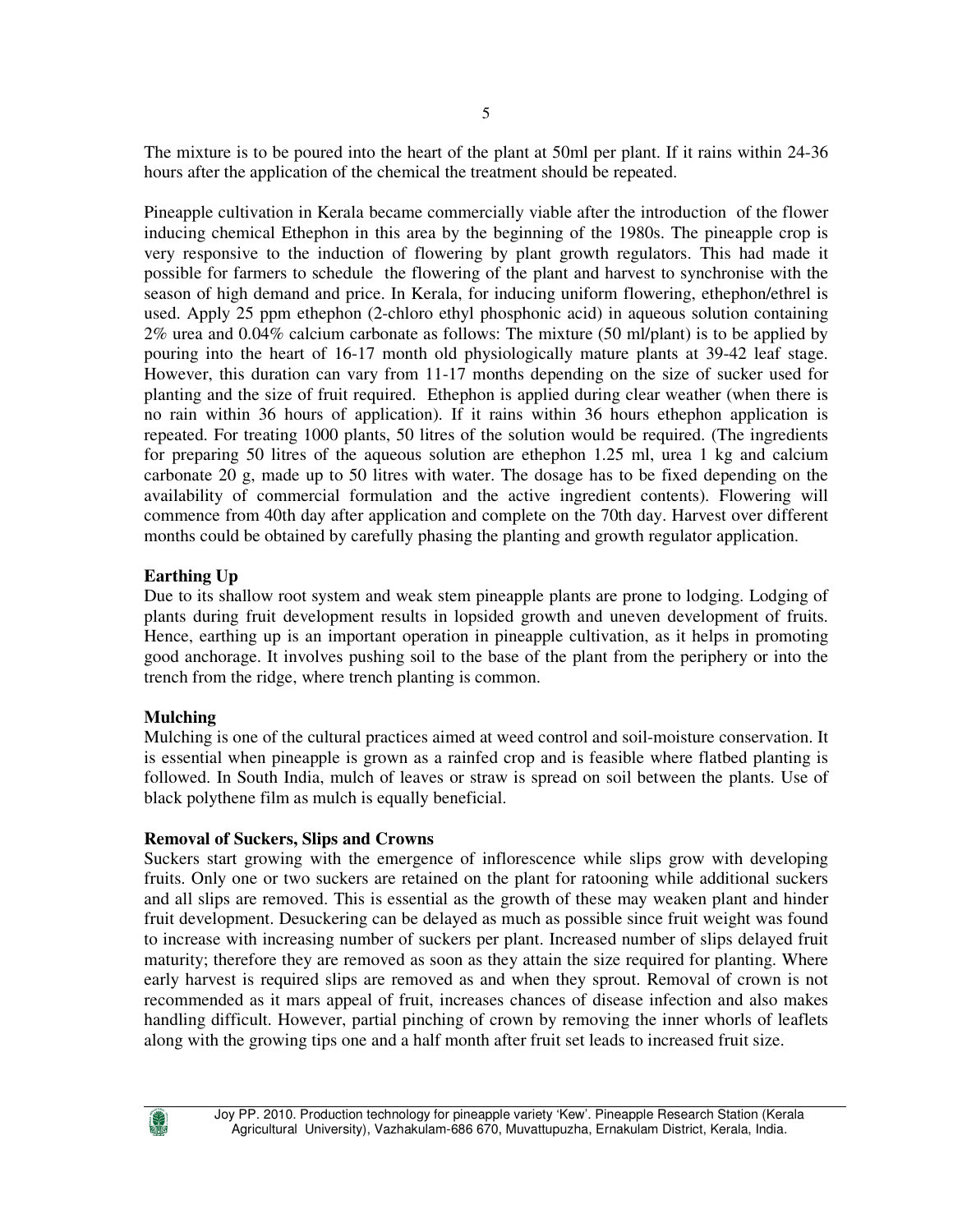

# **Pests**

**Mealy Bug (***Pseudococcus brevipes / Pseudococcus bromeliae*)

The rapid spread of this malady in the pineapple field is largely due to the feeding habit of bugs. Symptoms first appear on roots which cease to grow, eventually leading to collapse of tissues. The most predominant symptom is wilting of leaves, commencing from leaf tips. Reddish-yellow colour

develops in the wilting areas. Finally the plants rot and develop decaying suckers. Fruits developed are undersized. Ants of several species act as carriers of mealy bugs.

**Control :**Application of Phorate granules @ 1.75 kg/ai/ha at 100 days after planting controlls mealy bugs. This insecticide should not be applied at the time of flowering and fruiting because of its systemic nature. Indirect control of mealy bugs can be achieved by treating soil with either Chlordane (27.5 kg/ha) or Heptachlor (22.5 kg/ha) to check carrier ants.

Alternatively, Spray quinalphos 0.025-0.05% or fenitrothion 0.05% or fenthion 0.05% or chlorpyriphos 0.05% or dimethoate 0.05% or monocrotophos 0.05%. Care should be taken that the spray shall reach the base and also the sides of the plant. Destroy grasses and other monocot weeds, which serve as alternate hosts for the pest. For the control of mealy bugs, control of ants is necessary. Hence apply carbaryl to control ants in its colonies in the farm.



#### **Scale insects** (*Diaspus bromeliae*)

Scale-like bodies appear on the plant, especially on leaves. Other symptoms are similar to that of mealy bugs. The spraying of chemicals for the control of mealy bugs, mentioned above, will be sufficient for the control of scale insects.

#### **Nematodes (***Meliodogyne* sp*.*)



During low population of nematodes there are no visible symptoms however, at a later stage plant growth is restricted and finally leaves become chlorotic.

**Control :** Healthy planting materials should be used for new plantings. The common method followed to control nematodes is soil fumigation with Ethylene Dibromide (EDB) at 100 kg/ha or EDB 15 at 250 to 350 litres/ha, 2-3 weeks before planting depending upon the severity of

infection. Plants soaked in 1,500 ppm Nemacur solution and treated with 0.2 g/plant every 2 months were found free from nematodes.

# **Diseases**



#### **Black-rot or Soft-rot**

A delay of some days between harvest and utilization of the ripe fruits leads to the development of black-rot or soft-rot. The fungus makes its entry through wounds caused during picking and packing. Infection starts at the stalk-end of the fruit, resulting in small, circular, water-soaked spots that are very soft. Gradually, fruit rots and emits foul smell.

**Control :** Dipping of fruits for 5 minutes in Thiabendazole (100 ppm) or

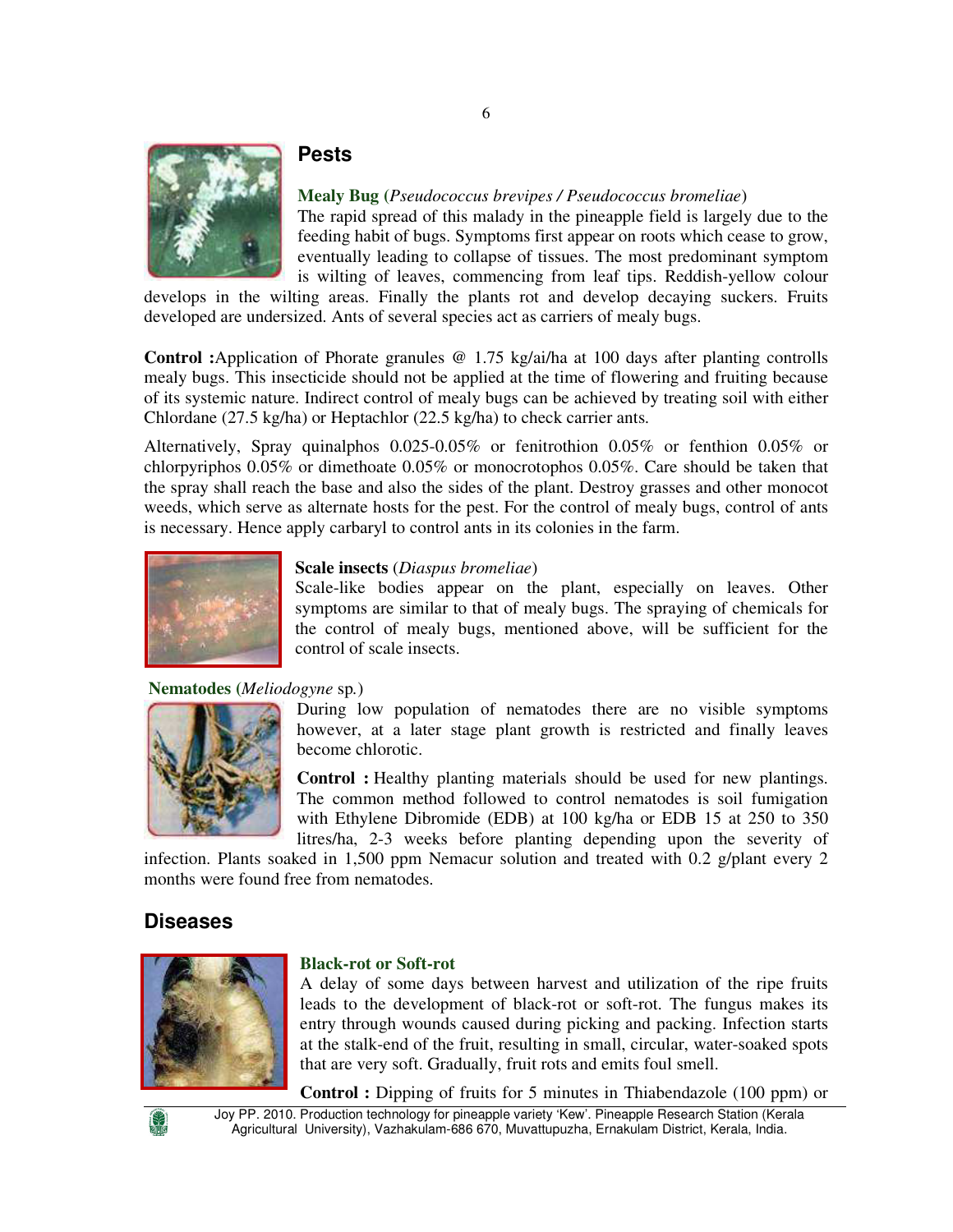Benomyl (3000 ppm) minimise rotting. Avoiding injury to the fruit during harvest and transit reduces disease occurrence.



# **Heart-rot (***Phytophthora parasitica*)

Root rot / heart rot / fruit rot caused by *Phytophthora* sp. is common in poor drainage conditions. The disease causes complete rotting of the central portion of the stem. The top leaves turn brown and basal portion of leaves shows sign of rotting with foul odour. Finally the whole plant rots. Poor physical condition of the soil and inadequate drainage are responsible for spread of the disease.

**Control :** Providing drainage is most essential. The water table should be at least 60 cm below the soil surface. Badly affected plants should be destroyed and the remaining plants should be drenched with 0.2% zineb / mancozeb / ziram in the soil.

#### **Leaf and Fruit-rot (***Cyratostomella paradoxa*)



Base or butt rot of planting material occurs when they are not dried and packed with little aeration. Fungus also destroys older plants by entering through wounds caused in the collar region while weeding or other operations. In severe conditions the entire plant may turn dark and rot within two or three days

**Control :** The disease can be controlled by dipping planting materials in 0.3% Dithane Z-78 or by spraying on leaves. Copper fungicide should not

be used in pineapple as they cause leaf scorching. The diseased plants must be destroyed and suckers for propagation should never be collected from the infested area.

#### **Leaf Spot** (*Phytophthora* sp.)



It occurs frequently in moist, warm, climate. Initial symptoms are in the form of water soaked lesions on the leaves. The spots later on enlarge in size and gradually dries up.

**Control :**Affected plantations should be sprayed with Chlorthalonil / Zineb/ Mancozeb / Ziram 2g/l of water. Good soil drainage and use of healthy planting material helps in minimising the spread of the disease.

#### **Thielaviopsis rot (***Thielaviopsis paradoxa*)



The symptoms start at the stem and advance through most of the flesh with the only external symptom being slight skin darkening due to water soaking of the skin over rotted portions of the flesh. As the flesh softens, the skin above readily breaks under slight pressure

**Control :** Careful handling of the fruit minimises mechanical injuries. Prompt cooling and maintenance of optimum temperature and relative humidity throughout postharvest handling operations reduces the incidence. Dipping of fruits for 5 minutes in Thiabendazole (100 ppm) or

Benomyl (3000 ppm) minimises rotting.

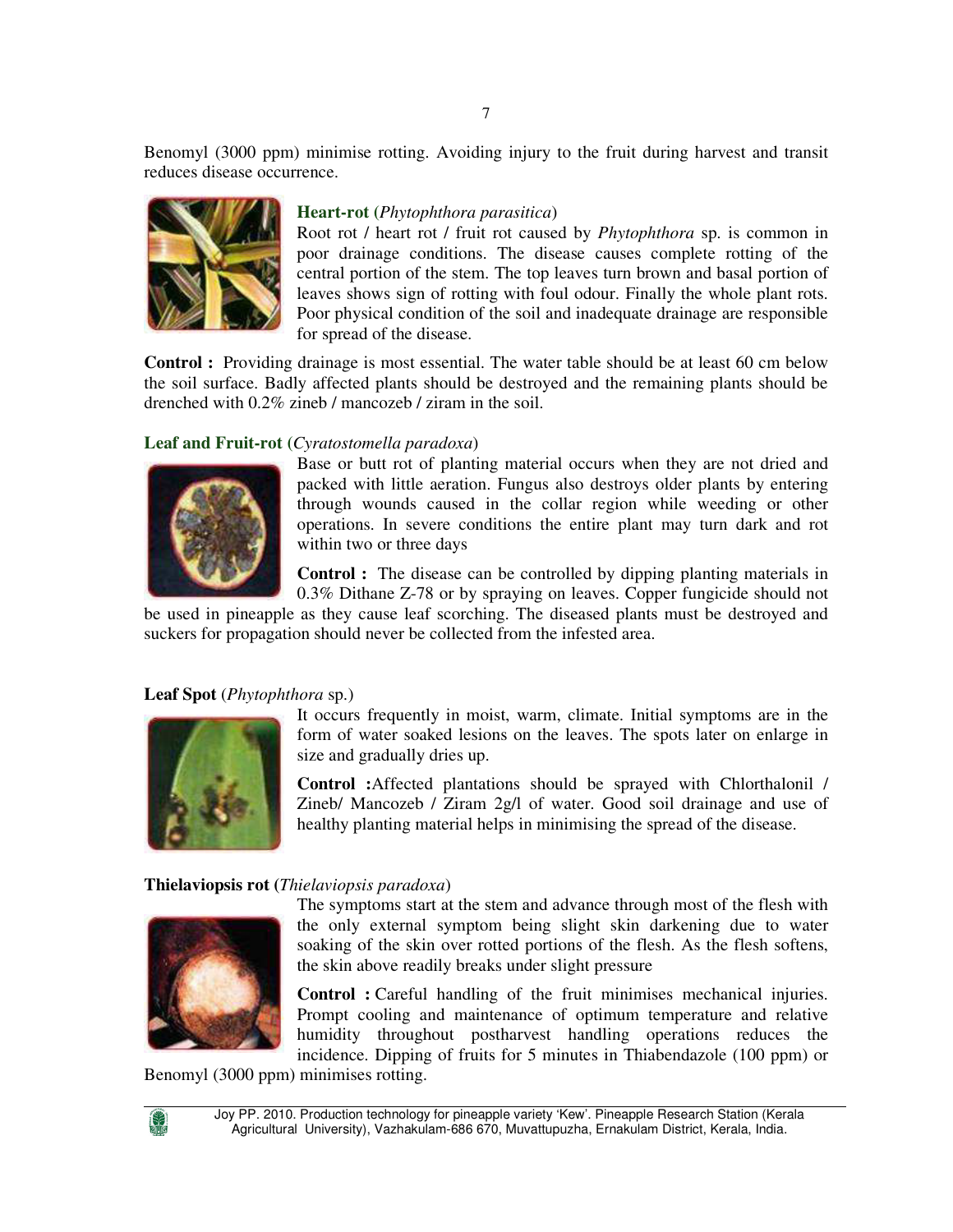# **Disorders**

# **Multiple Crowns**

Ordinarily fruit bears a single crown but in some cases fruit bears more than one. Consequently the top of the fruit will be flat and broad and fruit will be unfit for canning. Such fruits taste insipid and are corky. It is supposed to be a heritable character (found mostly in Cayenne group to which the variety Kew belongs).

# **Fruit and Crown Fasciation**

Fasciated fruits are deformed to such an extent that they are totally useless. In certain cases, proliferation is so extreme that fruit is highly flattened and twisted with innumerable crowns. Fruit and crown fasciation is associated with high vigour of plants, which take longer time to flower. High fertility of soil, warm weather and calcium or zinc deficiency may favour fasciation.

# **Collar of Slips**

The collar of slips is typified by the presence of a large number of slips arising from stem close to the base of the fruit, or even directly from the fruits itself. The excessive slip growth is at the expense of the fruit, resulting in small, tapered fruits, often with knobs at the base. High nitrogen fertilization and high rainfall along with relatively low temperature are supposed to be congenial for such an abnormality.

# **Dry Fruit and Bottle Neck**

The dry fruit and bottle neck fruit types are very similar and may be derived from the same parent. In dry fruit type, fruit is small, flowers are absent and fruitlets do not develop. In bottle neck, lower fruitlets develop normally and upper ones do not develop and give the same appearance as dry fruits. Suckers are freely produced from both the types.

# **Sun-Scald/ Sun burn**

This results when plant leans or falls over to one side, thus exposing one side of the fruit to direct sunlight. The cells of the exposed surface get damaged. Later shell surface assumes a brownish to black colour and cracks may appear between fruitlets. Affected fruits soon rot and become infested with pests. They must be cut as soon as noticed and safely disposed of where they will not contaminate other fruits. In high-density planting, intensity of sun-scald is very much minimised. Under favourable climate where leaf growth is luxuriant, leaves can be tied around the fruits to protect them from sun-scald. The other method is to cover sun-exposed portion of the fruit with dry straw or grass or with any other locally available materials. During summer months it is necessary to protect the fruits from scorching sun by putting dried grasses, coconut or arecanut leaves to prevent sunburn.

# **Harvesting**

Pineapple is a perennial fruit crop and the returns continue, usually, for a period of 4 years in case of variety 'Kew'. Under natural conditions, pineapple comes to harvest during May-August. With the application of Ethephon and fertilizers the first yield is obtained within 20-22 months. Ethephon is applied at 16-17 months. Flowering occurs in 40-70 days after ethephon application. Kew pineapple will be ready for harvest by about 150-160 days after ethephon application, depending on the time of planting, the type and size of plant material used and the

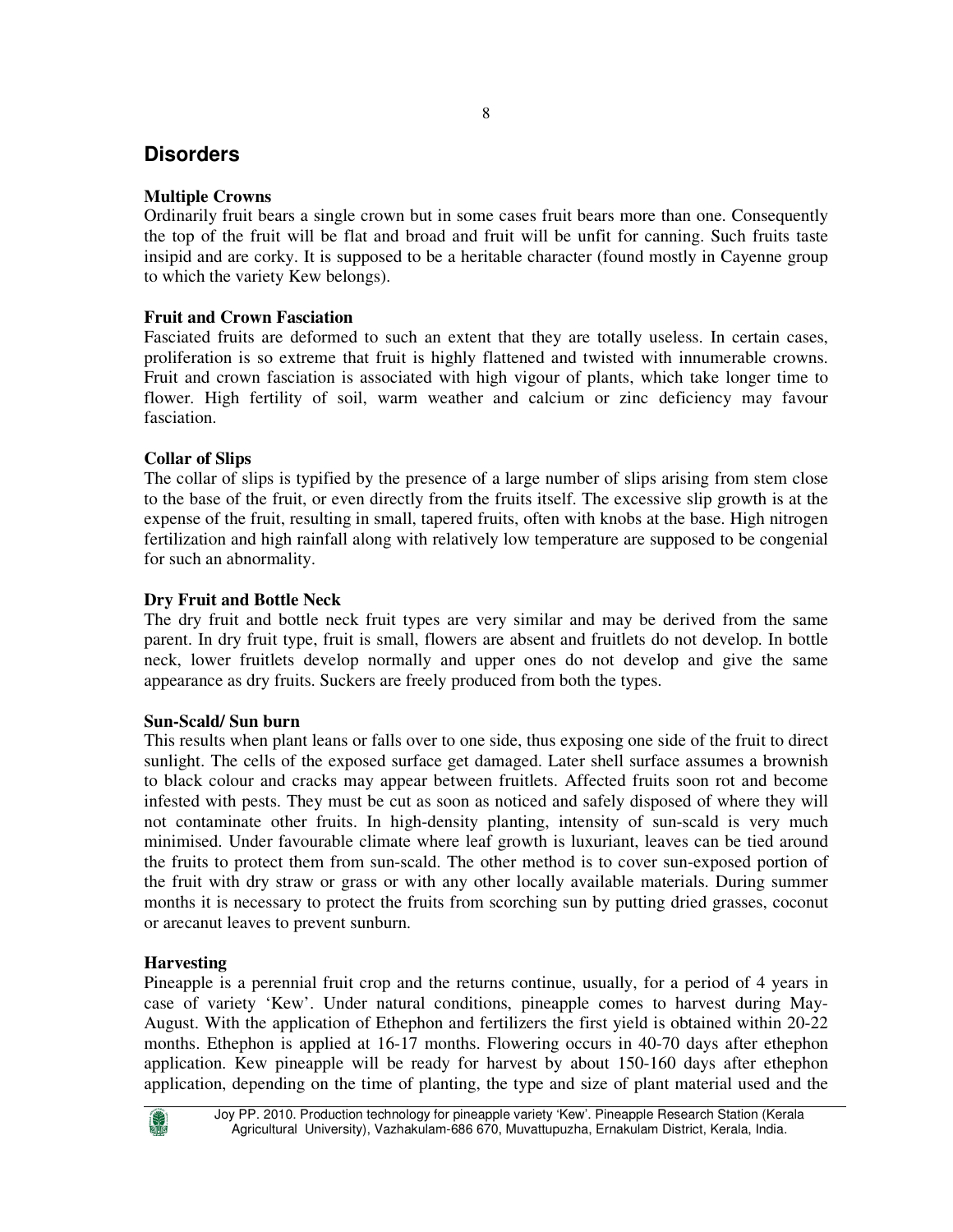prevailing temperature during fruit development. Observing the colour change is the most common method of determining the maturity of fruits. For long distance transportation, fully mature fruits in green itself just before colour change are harvested. With a slight colour change at the base of developing fruit, it could be harvested for canning purpose. But for table purpose, the fruit could be retained till it develops satisfactory uniform yellow colour. Harvesting is done with a sharp knife, severing the fruit-stalk with a clean cut retaining 5-7m of stalk with the fruit in such a way that the fruit is not damaged. Fruits are stacked in piles or on to the vehicles with

the crown facing down. Fruits for fresh fruit market are often marketed with crowns.

#### **Yield**

The yield of pineapple fruit varies with the variety, agroclimate, agrotechniques and planting density. The fruit yield with a plant density of 20000-25000 plants/ha is about 25-35 t, 35000- 40000 plants/ha about 40-50 t and that of 43,300-50000 plants/ha is 50-60 t/year, with the yield decreasing progressively from first year to fourth year which is the normal economic life span of Kew pineapple.

## **Ratoon Crop**

The plant crop after harvest can be retained as ratoon crop for two more years. After the harvest of the plant crop, chopping the side leaves of the mother plant should be done for easy cultural operations. The suckers retained should be limited to one or two per mother plant. Excess suckers and slips if any should be removed. Earthing up should be done. Other management practices are same as for the plant crop.

# **Post Harvest Technology**

#### **Grading**

After harvesting, the fruits are graded according to size, shape, maturity, and freedom from diseases and blemishes. The cut surface is treated with a suitable fungicide to control fungal decay.

# **Grading Standards**

| <b>Class</b>   | Weight (g)    |
|----------------|---------------|
| А              | above 1500    |
| $\overline{B}$ | $1100 - 1500$ |
| C              | $800 - 1100$  |
| D              | $550 - 800$   |
| Baby           | Less than 550 |

#### **Packaging**

For local markets, fruits are packed in bamboo baskets lined with paddy-straw. The first layer of fruits is arranged in such a way that they stand on their stumps. The second layer of fruits is arranged on the crowns of the first layer fruits. Each basket weighs 20-25 kg. For distant markets, fruit are wrapped individually with paddy straw and then packed.

For export purpose the pineapples are packed into fibreboard or wood containers. The fruits are placed vertically or horizontally in container. The interspace between the fruits should be filled

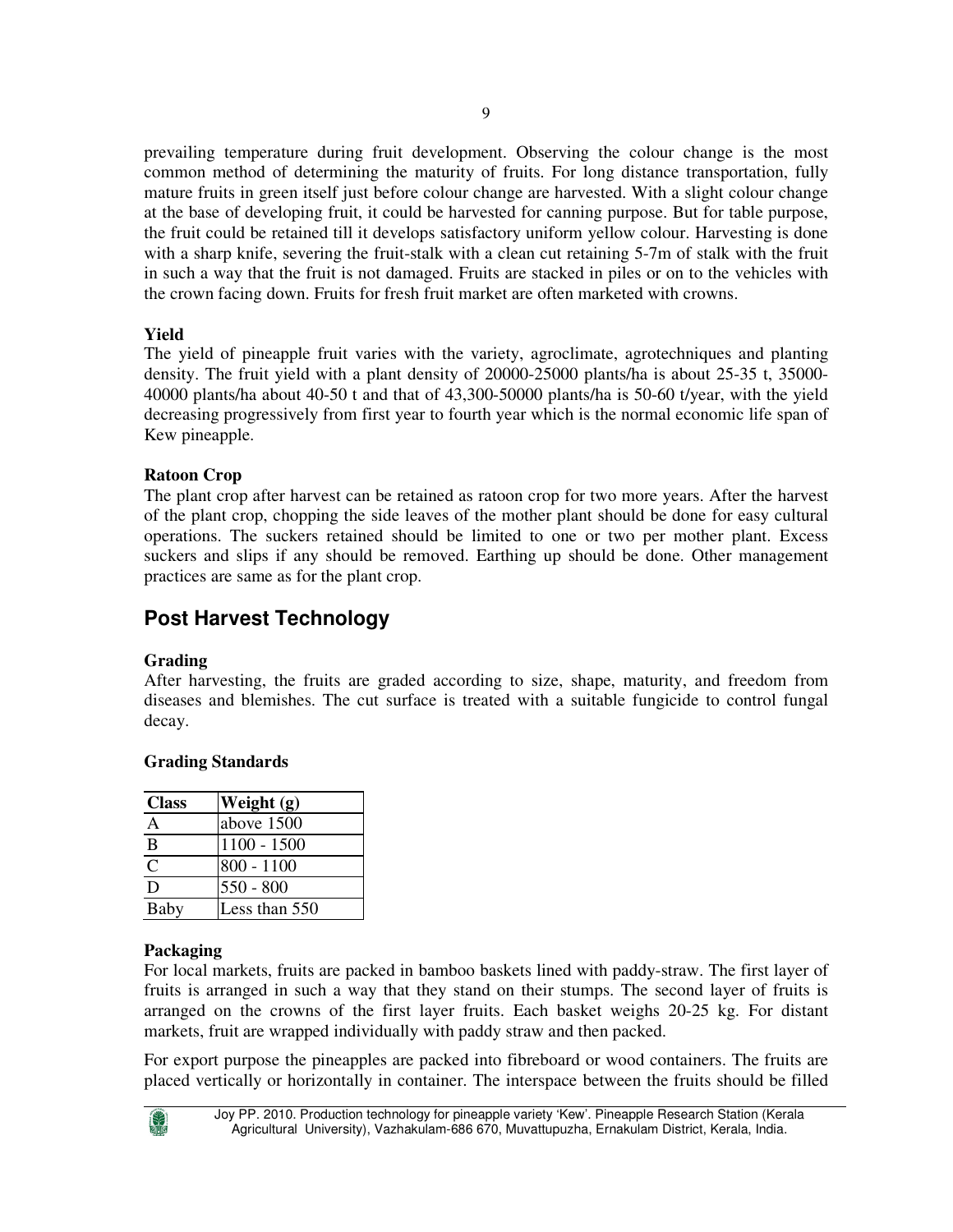with straw and firm lining all around the container. For long-distance transportation, fruits are held at 7°C for 10-20 days.

#### **Storage**

When fruits are transported for long distances or to be stored for several days, refrigerated transport is required to slow down ripening process. In tropical areas, partially ripe, healthy and unbruised pineapple could be stored for almost 20 days when refrigerated at  $10\text{-}13^0\text{C}$  with RH 85-90%. Fruits harvested in early stage of ripening are stored at 7-10°C. Exposure of pineapples to temperatures below  $7^{\circ}$ C results in chilling injury. Controlled atmosphere storage (3-5% O<sub>2</sub>) and 5-8% CO2) delayed senescence and reduced respiration.

#### **Processing**

A number of pineapple processing units are coming up in the State apart from the ones currently in operation, targeting overseas markets. Agreenco has set up a pineapple processing unit in Kannur at an investment of Rs 26 crore for exporting canned slices to the US. This unit will export 15,500 tonnes of packaged pineapple a year. The project is being set up in collaboration with Ashco Inc of the US.

Nirmal Agro Industries has set up another processing unit in Kochi, with plans to export 130 tonnes of canned pineapple a day to the US.

Nadukkara Agro Processing Co Ltd (NAPCL), maker of the `Jive' brand of packaged fruit juice is also there in the scene. Jive fights with brands such as Tropicana from Pepsi and Real from Dabur for its survival. Jive, which comes in two flavours - Splash, a mango-pineapple nectar, and Punch, a pineapple drink. NAPCL launches a mango flavour under the `Jive Mango Joozy' brand. NAPCL also makes candies from pineapple. The other stream of business is making pineapple and mango juice concentrates, which the company sells to other packaged drink makers in the national and international markets.

# **Marketing**

In Kerala, major share of the produce reaches the market during the months of February to April and the arrivals are very low during the rainy months of June and July. In Ernakulam District a specialized local pineapple market has been functioning for the past 10-12 years at Vazhakulam. Pineapple trading is there in the market more or less throughout the year, even in lean seasons. It is estimated that only 30% of the total produce is reaching the market, whereas the rest is being traded at the farm gate itself. During the last five years, the lowest price received by the producer was Rs 5 per kg and the maximum price was Rs 22 per kg.

Apart from internal trade in other local markets, fresh fruits are being transported to other areas like Mumbai, Ahammedabad, Hyderabad, Bangalore, Delhi, Mysore, Surat etc and also to Middle East countries. During February – April months, on an average 100 t of fresh pineapple is getting transported daily to distant places like Mumbai, Banglore and sometimes it may go upto 500 t. Experience has shown that during this long journey, through torturous roads which were constructed very badly and virtually not maintained at all, as much as 30 per cent of the fruit could be damaged.